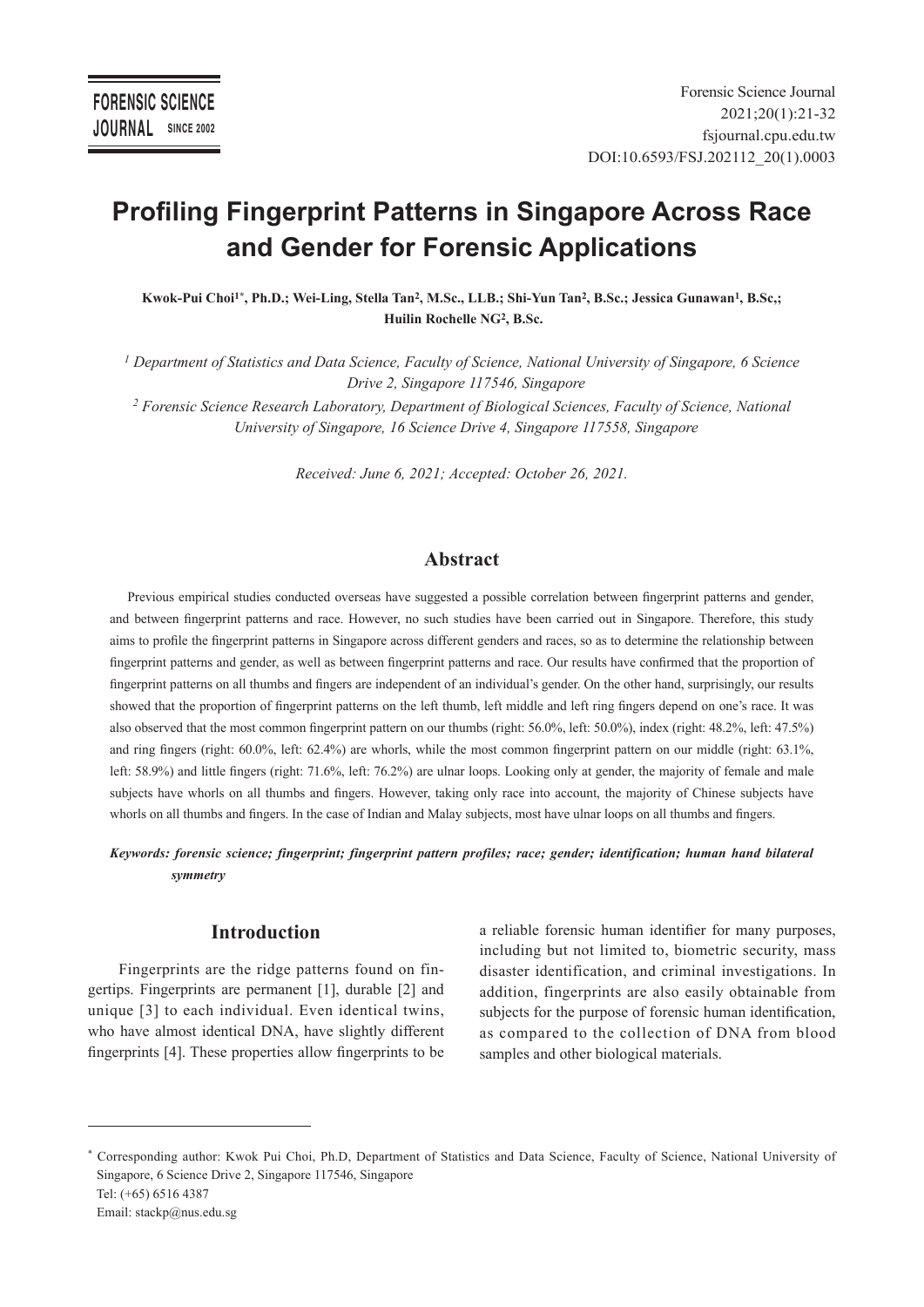In general, there are three levels of fingerprint details. The first level of detail involves the macroscopic ridge flow and pattern of fingerprints. The second level of detail involves features relating to minutiae and ridge characteristics. The third level of detail involves microscopic edgeoscopy (examination of ridge structures) and poroscopy (comparison of impressions made by sweat pores) [5]. For the purpose of this study, the first level of detail was chosen for analysis across the ten fingers of a subject, because it is the most practical technique used for fingerprint classification worldwide. The first level of detail is discriminative even for identical twins, with identical twins showing differences in the first level of fingerprint detail across their ten fingers [4]. Furthermore, latent fingerprints found and collected at crime scenes are often of poor quality [6] and features such as minutiae might not be clear enough for analysis at the second and third levels of fingerprint detail. Thus, analysis of latent fingerprints at the first level of detail is the most practical.

The first level of detail consists of three main classification classes: whorl, arch, and loop. In whorls, two deltas are present, and some of the ridges will make a complete circuit in the middle of the pattern (Fig. 1).



**Fig. 1** Most common whorl pattern observed. Whorls have two deltas and the complete circuit in the middle of the pattern resembles a target.

In arches, the fingerprint ridges enter from one end of the fingerprint impression and flow smoothly to the opposite end (as depicted by the arrows in Fig. 2(a)). No deltas are present. Arches can be further categorized into plain arches and tented arches. The difference between plain and tented arches lies in the center of the pattern: a tented arch has an obvious and significant up thrust, while a plain arch does not.



**Fig. 2** (a) Plain arch. (b) Tented arch. A significant up thrust is observed in the tented arch.

In loops, the ridges enter from one side of the fingerprint impression and curve back in between a core and delta, leaving on the same side of the impression. Only one delta is present. Loops can be further categorized into ulnar loops and radial loops. The difference between ulnar and radial loops lie in the flow of the pattern: in an ulnar loop, the loop pattern flows towards the little finger while in a radial loop, the pattern flows towards the thumb.



**Fig. 3** (a) Left hand ulnar loop, or right hand radial loop. (b) Left hand radial loop, or right hand ulnar loop.

In this paper, five classification classes will be used: plain arch, tented arch, ulnar loop, radial loop, and whorl. For convenience, the following naming convention will be adopted for the respective ten fingers of a subject: right thumb as RT; right index as RI; right middle as RM; right ring as RR; right little as RL; left thumb as LT; left index as LI; left middle as LM; left ring as LR and left little as LL.

Previous empirical studies conducted overseas have suggested the possibility of variations in fingerprint patterns due to a possible correlation between fingerprint patterns and gender [7], [8], and between fingerprint patterns and race [9], [10]. The Singapore population is ideal for such studies, in particular, the study of the correlation between fingerprint patterns and race. This is due to Singapore's multi-racial demographics which comprises mainly the Chinese (74.3%), Malays (13.4%) and Indians (9.0%) [11]. Yet, no studies on the fingerprint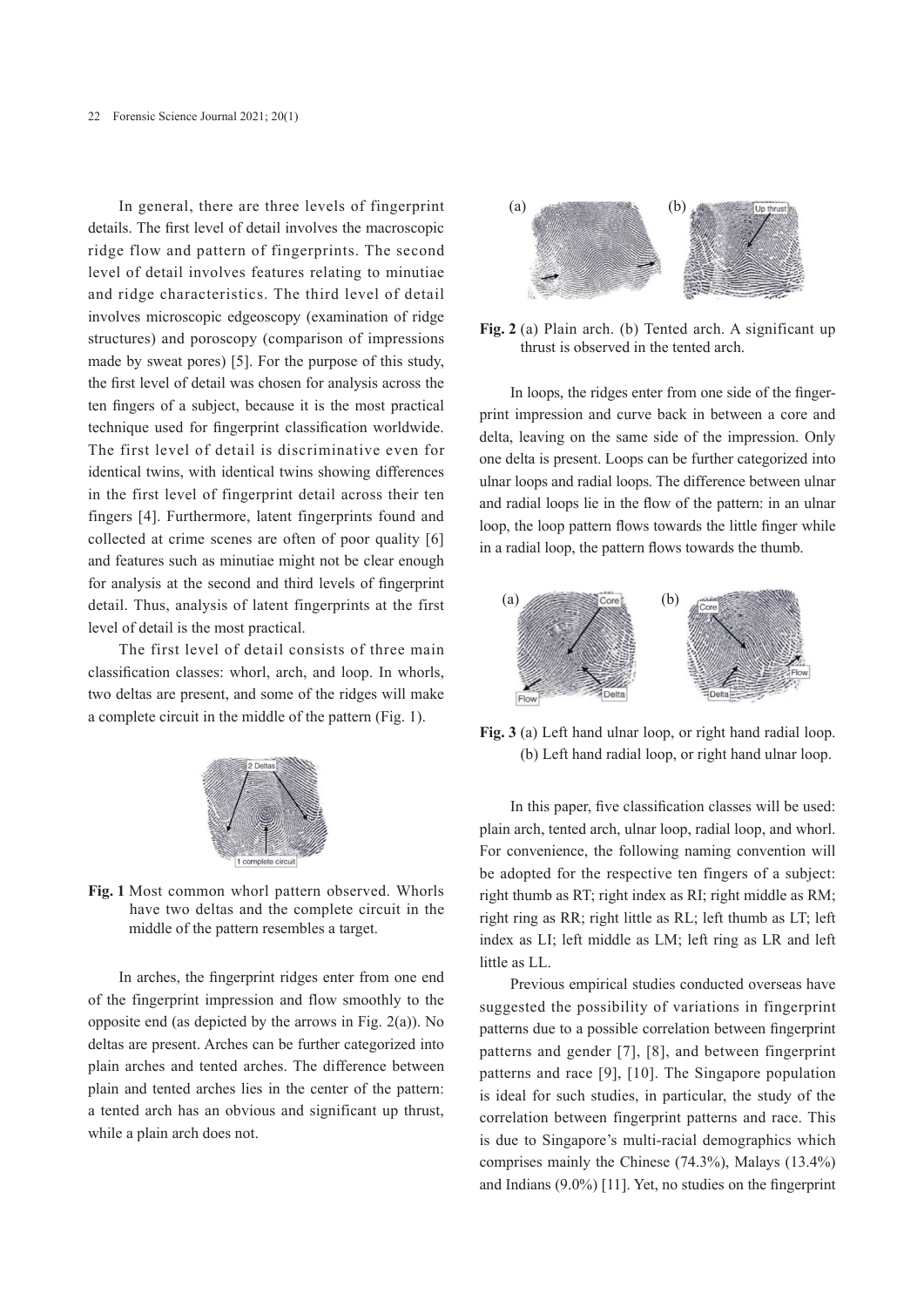pattern characteristics of the Singapore population have been carried out. As such, this study aims to profile the fingerprint patterns in Singapore across different races and genders. Data obtained from the profiling of fingerprint patterns across the different races and genders will strengthen the capabilities of fingerprint evidence in criminal investigations and legal proceedings. Thus, this paper aims to address five main research questions:

- (1) Are there significant differences between the percentage distributions of fingerprint patterns in the Singapore population compared to the international population?
- (2) Is there an association between gender and the proportion of the fingerprint patterns? Further, is there an association between race and the proportion of the fingerprint patterns?
- (3) What is the prevalence of each type of fingerprint pattern on each finger?
- (4) To what extent are our corresponding thumbs and fingers on our left and right hands bilaterally symmetrical to each other?
- (5) How unique are our fingerprint sequences across our ten fingers?

The five main research questions addressed in this paper form the basis for important forensic applications. Profiling the distribution of fingerprint patterns in Singapore's population and comparing it with that of the international population in Question (1) will provide the information as to whether the probability calculations can be imported from international figures to Singapore's figures. If the answers to Questions (2) and (3) are yes, they will provide useful leads for investigators as to who and which finger made the fingerprint impression(s) at the crime scene respectively. Similarly, data obtained from Question (4) will be able to give a better prediction of the fingerprint pattern on the corresponding digit on the other hand as well as provide useful intelligence leads as to whether there were multiple perpetrators present at the crime scene. Establishing the uniqueness of our fingerprint sequences in Question (5) will help to differentiate between persons with identical genetic makeup. This is because a concurrent project conducted on 20 pairs of identical twins showed that over 95% of the 20 pairs of twins have at most one or two corresponding digits that differ in their fingerprint patterns at the first level of fingerprint detail.

# **Methodology**

#### *Subjects*

The main study involves a total of 282 subjects (140 males and 142 females) of different races, with ages ranging from 16 to 40 years old. A concurrent project was conducted with 20 pairs of identical twins, where the full results of the twins study will be published in a subsequent paper.

**Table 1** Breakdown of subjects engaged in the main study.

|         | <b>Female</b> | <b>Male</b> | <b>Total</b> |
|---------|---------------|-------------|--------------|
| Chinese | 80            | 80          | 160          |
| Indian  | 32            | 30          | 62           |
| Malay   | 30            | 30          | 60           |
| Total   | 142           | 140         | 282          |

## *Collection of Prints*

Prints of all subjects were collected using ink pads and fingerprint cards. Ink from the ink pads used (Shiny® SM-2 Black Thumb Print Pad) is fade- and water-proof. Before the collection of prints from the subjects, consent were obtained with the collection process and aims of the study clearly explained to the subjects. For each subject, at least two sets of prints were collected on each fingerprint card to ensure the consistency of the prints collected. To maintain confidentiality, the prints collected from each subject were coded, and only gender and race were noted down for analysis purposes.

Subjects were instructed to wash and dry their hands thoroughly to remove possible dirt residuals. The first set of prints collected were rolled impressions. The investigators rolled the subjects' thumbs and fingers from nail edge to nail edge on an ink pad, before printing their prints using the same motion and with light pressure onto the fingerprint cards. The ideal result would be a set of relatively rectangular impressions.

The second set of prints collected was plain impressions. Investigators pressed the subjects' fingers flat onto the ink pad, before printing their prints onto the same fingerprint card, without any rolling of their thumbs and fingers.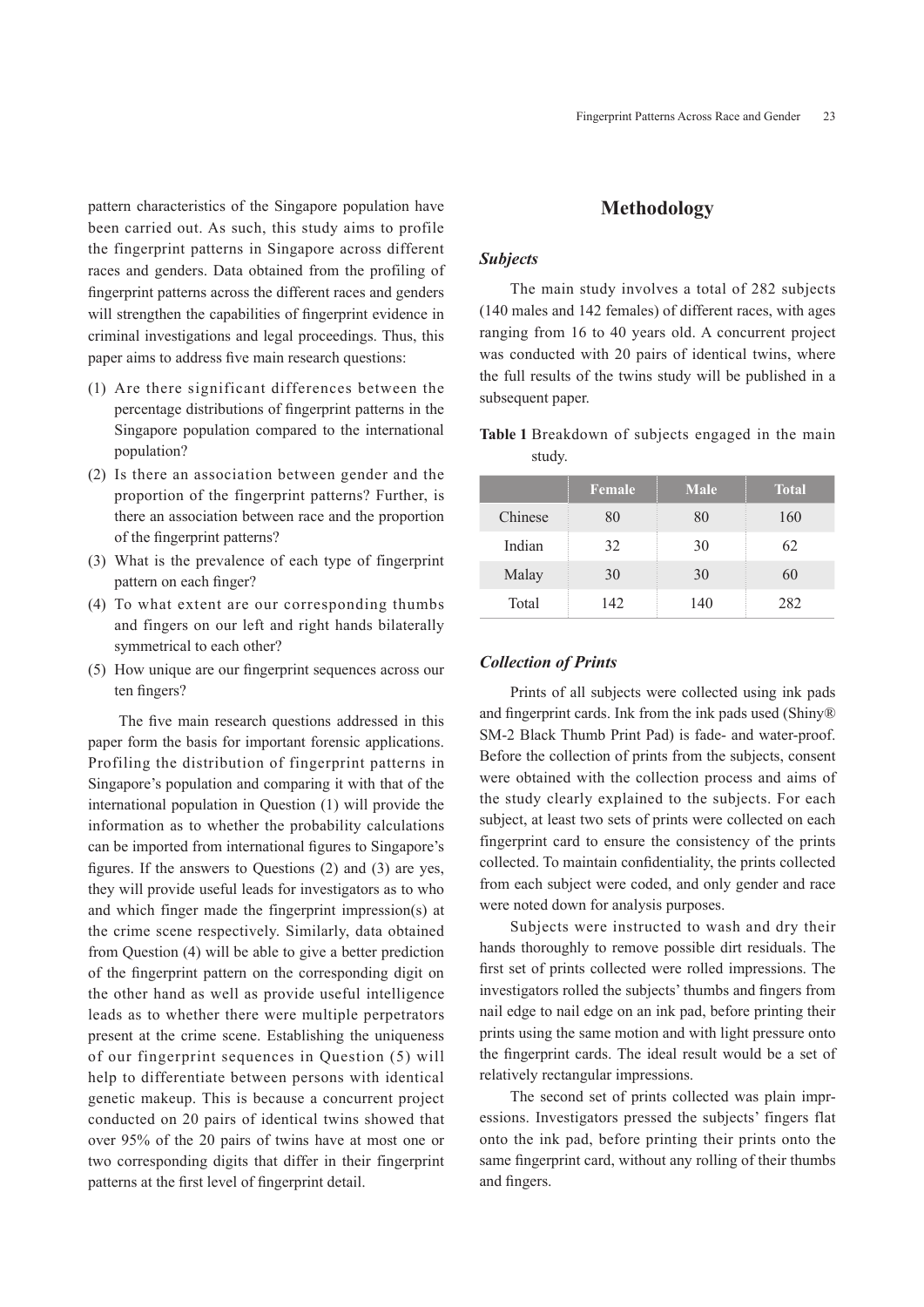#### *ACE-V Analysis of Fingerprint Cards*

All fingerprint cards underwent the four fundamental phases of friction ridge classification: Analysis, Comparison, Evaluation and Verification (ACE-V) [12]. An independent and thorough analysis was carried out on each fingerprint card by five trained fingerprint examiners. Consistency in the classifications from independent examiners ensured that the data set used in analysis had a high degree of accuracy.

Intensive trainings were provided to the second, third, and fourth authors by two forensic fingerprint experts from the Forensics Division of the Singapore Police Force, namely Ms. Lee Mei Fun and Assistant Superintendent of Police Mohd Yazid Bin Abdullah. Ms. Lee has been the Officer-in-Charge of the Fingerprint Examination Team since 2006, and has given expert testimonies in many court cases since 2001. She has also conducted fingerprint courses since 2000 and became a member of the International Association for Identification in 2018 (IAI member identification number 32621). Assistant Superintendent of Police Mohd Yazid has been a Senior Fingerprint Specialist since 2013. He has given expert testimonies in numerous court cases since 2005 and conducted fingerprint courses since 2000. He became a member of IAI in 2018 (IAI member identification number 32619).

The first round of ACE analysis was carried out independently by the fourth author.

The second round of ACE analysis was done independently by the second and third authors.

The third round of ACE analysis was carried out independently by the team from the Singapore Police Force comprising of Ms. Lee Mei Fun and Assistant Superintendent of Police Mohd Yazid.

*Analysis.* Completed fingerprint cards were first examined carefully to determine if the class characteristics of the fingerprints were visible enough for further study. When required, subjects were instructed to re-print the necessary fingerprints.

*Comparison.* Each fingerprint was manually compared against a set of exemplars consisting of five different classification classes: ulnar loop, radial loop, whorl, plain arch and tented arch.

*Evaluation.* The characteristics of each finger-print were carefully examined against the standard characteristics of each classification class, before arriving at a conclusion of the classification class the print belongs to.

*Verification.* The second and third authors as well as the team from the Singapore Police Force applied the ACE process independently to verify the results obtained by the fourth author. The second, third and fourth author held meetings to compare their independent results. In the event of any disagreement between the aforementioned authors, a note was made on the data set to highlight to the examiners from Singapore Police Force. The crosschecked data sets from the second, third and fourth authors were then compared against the classifications of the Singapore Police Force's examiners. Any discrepancies in the classifications were then highlighted and discussions were held to resolve the differences.

#### *Bootstrapped Confidence Interval (CI)*

To determine if there are any significant differences in the percentage distribution of fingerprint patterns between the international and Singapore populations, 95% bootstrapped CIs were generated.

Bootstrapping is the resampling of data, with replacement from a single original sample, to estimate parameters. This technique does not need to make any distributional assumptions of the data. In this study, sampling with replacement was carried out 100,000 times in total, and each bootstrapped sample size was the same as the original sample size. Based on these 100,000 bootstrapped samples, a 95% CI of the parameter of interest was constructed.

The international percentages of distribution of fingerprint patterns are: ulnar loops (60%), radial loops (5%), whorls (30%), plain arches (4%) and tented arches (1%) [13]. However, the publication did not reveal whether the left and/or right thumb or all ten fingers were used to calculate the international percentages. For the purpose of this study, assuming that the international percentages of distribution were based on both the right and left thumbs, the right and left thumbs were used for comparison. The right thumb percentages of distribution of fingerprint patterns in Singapore are: ulnar loops (42.9%), radial loops  $(0\%)$ , whorls  $(56.0\%)$ , plain arches  $(1.1\%)$  and tented arches (0%). Additionally, the left thumb percentages of distribution of fingerprint patterns in Singapore are: ulnar loops (46.8%), radial loops (0.4%), whorls (50.0%), plain arches (2.8%) and tented arches (0%).

#### *Monte Carlo Simulation Chi-Square Test*

To determine if the proportion of fingerprint patterns are gender/race independent, a Monte Carlo simulation chi-square test was used [14]. Unlike a chi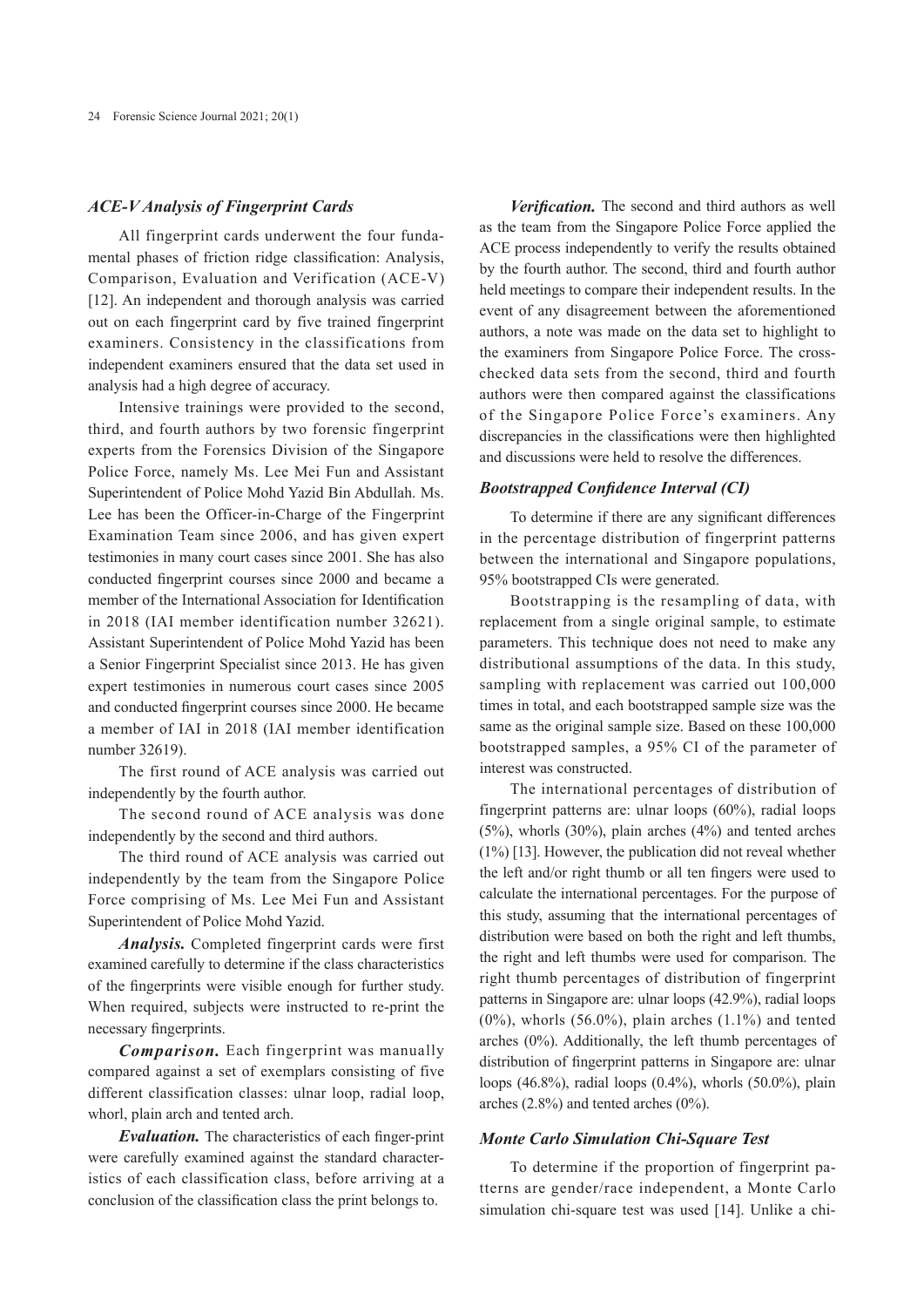square test, this test does not require entries in the chisquare contingency table to be at least five, and works even when the underlying distribution of the sample is unknown [15], [16]. The null and alternative hypotheses were as follows:

**H0 :** *Proportion is gender/race independent.*

**HA :** *Proportion is gender/race dependent.*

#### *Hierarchical Clustering*

Total variation distance [26], which is half of the Manhattan distance, was used to measure the dissimilarity of the proportions of arch, loop and whorl of any two ethnicities in Table 3. Ward error sum of squares hierarchical clustering method [27] was chosen as the agglomerative approach in the hierarchical clustering.

# **Results and Discussion**

ACE-V was conducted, where only 5 out of the 2820 fingerprint patterns were not classified as the same pattern by the second, third, fourth authors and the SPF examiners. These were later resolved upon unanimous agreement.

# *Distribution of Fingerprint Patterns in the International and Singapore Populations*

When the international percentage of fingerprint patterns fell within the 95% bootstrapped CI, it can be concluded that the international percentage is similar to the percentage in Singapore. From the 95% bootstrapped CIs (Table 2), three main groups of conclusions were arrived at:

- (1) *Percentage of right/left thumb whorl in Singapore is considerably higher than the international figure.* The 95% CI (50.12, 61.94) for the RT whorl and the 95% CI (44.05, 55.95) for the LT whorl are considerably higher than the international figure for whorl (30%).
- (2) *Percentage of right/left thumb loop and percentage of right/left thumb arch in Singapore are lower than the international figure.* Both the RT ulnar loop with 95% CI (37.01, 48.80) and LT ulnar loop with 95% CI (40.87, 52.75) are lower than the international figure for ulnar loop (60%). Both the RT radial loop with 95% CI (0, 0) and LT radial loop with 95% CI (0, 1.06) are also lower than the international figure for radial loop (5%). The RT

plain arch with 95% CI (0, 2.28) is lower than the international figure for plain arch (4%). Lastly, both the RT and LT tented arch with 95% CI (0, 0) are lower than and do not include the international figure for tented arch (1%).

- (3) *Percentage of left thumb plain arch in Singapore is similar to the international figure.* Only the LT plain arch falls within this category. The 95% CI (0.86, 4.81) includes the international figure for plain arch (4%).
- **Table 2** 95% bootstrapped CIs of the five fingerprint patterns for both the right (RT) and left thumbs (LT) used to determine if the percentage of the patterns in Singapore are lower (L) than, higher (H) than, or similar (S) to that of the international percentage. 100,000 iterations were carried out.

|                 | Lower  | <b>Upper</b> | Intl Fig. | Concl. |
|-----------------|--------|--------------|-----------|--------|
|                 | $(\%)$ | $(\%)$       | $(\%)$    |        |
| T.Arch (RT)     | 0.00   | 0.00         | 1.00      | L      |
| P.Arch (RT)     | 0.00   | 2.28         | 4.00      | L      |
| Radial (RT)     | 0.00   | 0.00         | 5.00      | L      |
| Ulnar $(RT)$    | 37.01  | 48.80        | 60.00     | L      |
| Whorl (RT)      | 50.12  | 61.94        | 30.00     | H      |
| T.Arch (LT)     | 0.00   | 0.00         | 1.00      | L      |
| $P$ Arch $(LT)$ | 0.86   | 4.81         | 4.00      | S      |
| Radial (LT)     | 0.00   | 1.06         | 5.00      | L      |
| Ulnar $(LT)$    | 40.87  | 52.75        | 60.00     | L      |
| Whorl (LT)      | 44.05  | 55.95        | 30.00     | Н      |

Besides comparing the distribution of fingerprint patterns in the general Singapore population with that of the general international population, comparison was also made based on ethnicities (Table 3). The percentage distribution of fingerprint patterns in Singapore was further divided into that of the Chinese, Malays and Indians, which were then compared with the percentage distribution of fingerprint patterns among the various ethnicities around the world.

There are several notable observations to be made from Table 3. An interesting observation will be that the distribution of fingerprint patterns in the Singapore Chinese appears close to that of the Taiwanese. This observation can be seen from Table 3; with the Singapore Chinese having the lowest percentage of loops (37.5%) and the Taiwanese having the second lowest percentage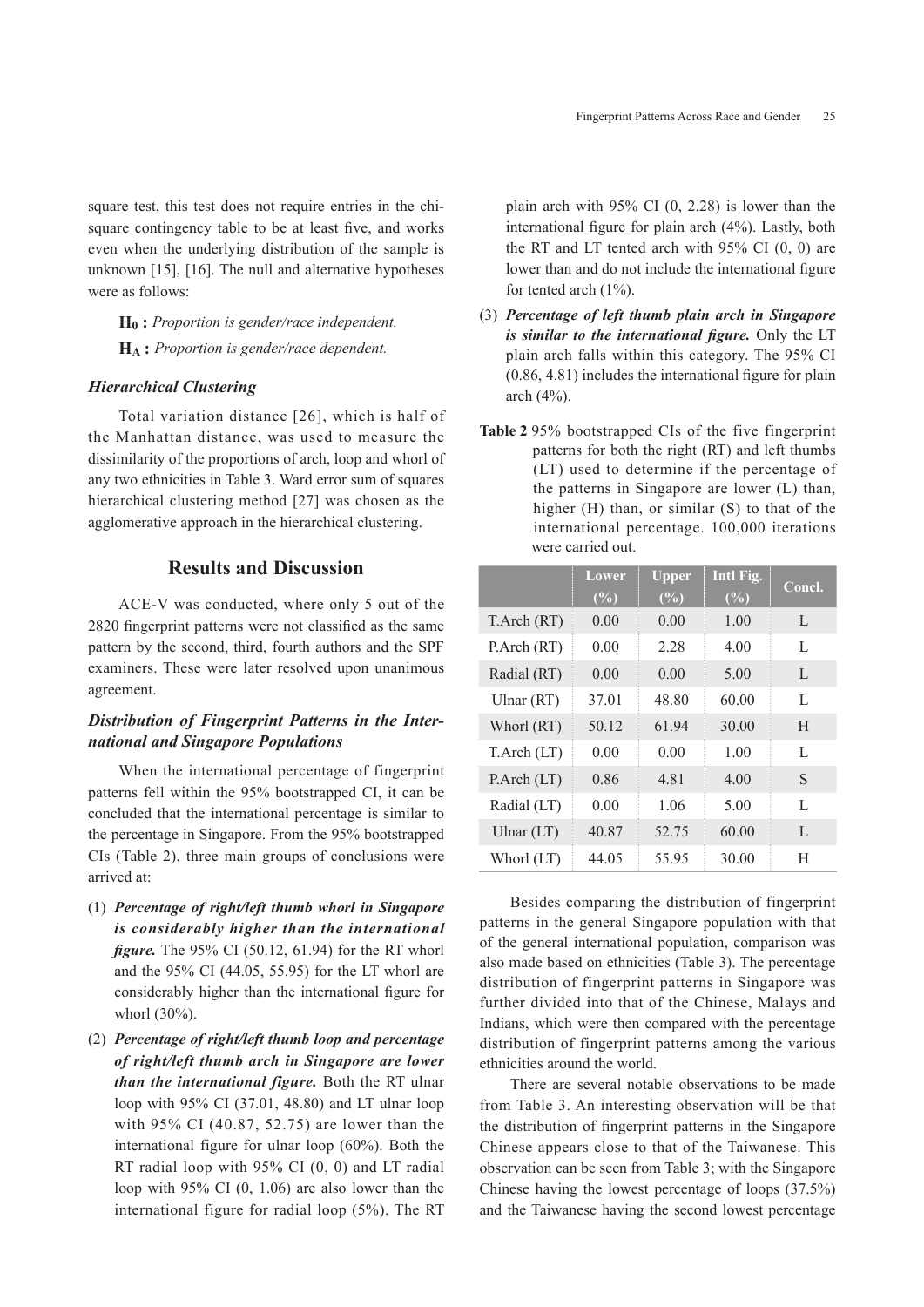of loops (41.1%). Additionally, it is also observed that the Singapore Chinese has the highest percentage of whorl (60.3%) while the Taiwanese has the second highest percentage of whorl (57.7%). Hence, hierarchical clustering technique was applied to examine the relationship between the distributions of fingerprint patterns of the ethnicities reported in Table 3. The dendrogram in Fig. 4. was produced by hclust function in R 3.4.3 [28].

Many interesting features can be observed from Fig. 4. Due to space consideration, features pertinent to our study will be highlighted. Expectedly, the distributions of fingerprint patterns of the Singapore Chinese, Taiwanese and Mainland Chinese forms a cluster. However, the distribution of fingerprint patterns of the Singapore Chinese is more similar to that of the Taiwanese than the Mainland Chinese. Another notable feature in Fig. 4 is that Malays from Singapore and Malaysia, Indians from Singapore and India, Thais and Nepalese all share very similar distributions of fingerprint patterns.

The similarities between the percentage distributions of fingerprint patterns of two different ethnic groups, such as the Singapore Chinese and Taiwanese as mentioned above suggest a possible common ancestral origin. Similarities in the fingerprint distributions of the Singapore Chinese and Taiwanese could be attributed to a common Fujian root. Hokkien is the largest dialect group among the Singapore Chinese [29], with ancestors originating mainly from China's Fujian province [30]. Likewise, around 70% of the Taiwanese have their roots traced back to the Hoklo immigrants from China's Fujian province [31].

**Table 3** Percentage (rounded to the nearest one decimal place) distribution of fingerprint patterns of the 3 ethnicities in Singapore (SG), namely the Chinese, Malays and Indians, together with those of the various ethnicities around the world. \*NR=Not Reported.

| <b>Ethnicities</b>              | Abbr.        | Arch $(\% )$ | Loop $(\% )$ | Whorl $(\% )$ | <b>Sample Size</b> |
|---------------------------------|--------------|--------------|--------------|---------------|--------------------|
| Chinese (SG)                    | <b>SC</b>    | 2.2          | 37.5         | 60.3          | 160                |
| Malay (SG)                      | <b>SM</b>    | 1.0          | 54.0         | 45.0          | 60                 |
| Indian $(SG)$                   | SI.          | 2.0          | 57.0         | 41.0          | 62                 |
| Chinese (China) $^{23}$         | CC           | 3.5          | 46.2         | 50.4          | 1301               |
| Malay (Malaysia) <sup>8</sup>   | <b>MM</b>    | 0.8          | 55.3         | 43.9          | $NR^*$             |
| Indian $(India)^{17}$           | $\mathbf{I}$ | 2.9          | 54.2         | 43.0          | 536                |
| Thais <sup>7</sup>              | Th           | 3.8          | 50.9         | 45.3          | 2134               |
| Taiwanese <sup>24</sup>         | Ta           | 1.2          | 41.1         | 57.7          | 100                |
| American <sup>18</sup>          | Am           | 6.1          | 65.0         | 28.6          | $NR^*$             |
| African American <sup>19</sup>  | AA           | 4.3          | 59.7         | 36.0          | 30                 |
| European American <sup>22</sup> | EA           | 23.1         | 57.0         | 19.8          | 121                |
| Swedish <sup>20</sup>           | <b>Sw</b>    | 7.0          | 63.9         | 28.2          | 120,000            |
| Dutch <sup>25</sup>             | Du           | 4.9          | 65.0         | 30.1          | 24,104             |
| Nepalese $21$                   | Ne.          | 5.5          | 51.8         | 42.8          | 300                |





# *Relationship between Gender/Race and the Proportion of Fingerprint Patterns*

If the *P* value is less than 0.05 for the Monte Carlo simulation chi-square test, the null hypothesis will be rejected and it will be concluded that, at the 5% significance level, there is evidence of an association between gender/race and the proportion of fingerprint patterns such that the proportion of the fingerprint patterns is dependent on gender/race.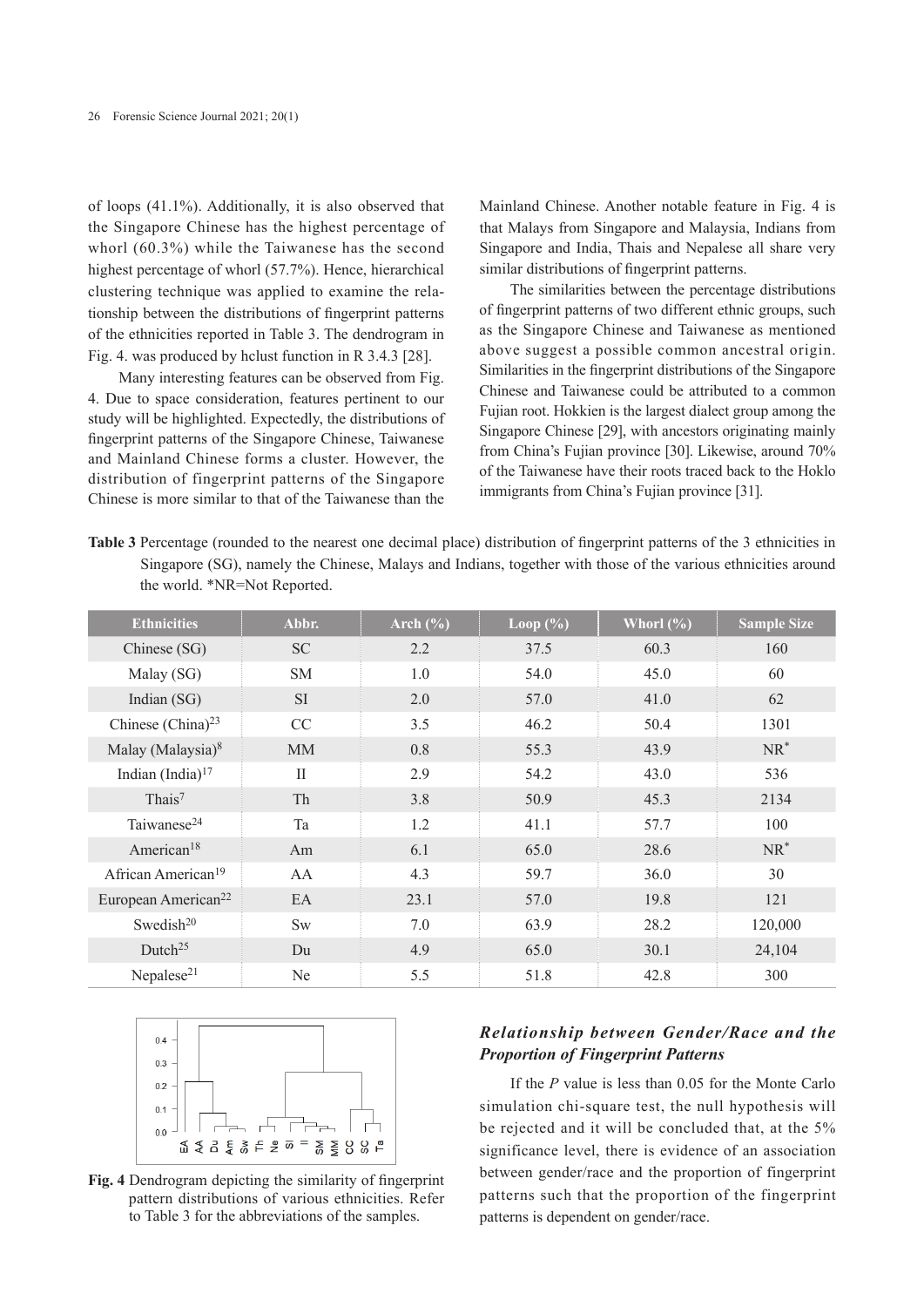When using the Monte Carlo simulation chi-square test to determine if the proportion of fingerprint patterns is gender independent, none of the *P* values fell below 0.05, with *P* values from all ten fingers being no smaller than 0.19. It was thus concluded that the proportion of fingerprint patterns is independent of gender.

However, when using the same test to determine the relationship between the proportion of fingerprint patterns and race, it was observed that only the *P* values for the LT, LM and LR fingers fell below 0.05 (Table 4). These suggest that the proportion of fingerprint patterns on the LT, LM and LR fingers are dependent on race.

**Table 4** P values for left thumb, left middle and left ring fingers obtained using the Monte Carlo simulation chi-square test, which show that the proportions of arches (A), loops (L) and whorls (W) on the aforementioned three fingers are dependent (Dep.) on race. For Chinese  $(C)$ ,  $n =$ 160. For Indian (I),  $n = 62$ . For Malay (M),  $n = 60$ .

|    | Race          | $\mathbf{A}$<br>$(\#)$ | L<br>$(\#)$ | W<br>$(\#)$ | $\overline{P}$ | Concl. |
|----|---------------|------------------------|-------------|-------------|----------------|--------|
| LT | $\mathcal{C}$ | 5                      | 61          | 94          | 0.01           | Dep.   |
|    | I             | $\overline{2}$         | 34          | 26          |                |        |
|    | M             | 1                      | 38          | 21          |                |        |
| LM | $\mathcal{C}$ | 9                      | 84          | 67          | 0.04           | Dep.   |
|    | Ī             | $\overline{4}$         | 42          | 16          |                |        |
|    | M             | $\mathbf{1}$           | 43          | 16          |                |        |
| LR | $\mathcal{C}$ | 5                      | 47          | 108         | 0.03           | Dep.   |
|    | I             | $\boldsymbol{0}$       | 30          | 32          |                |        |
|    | M             | $\boldsymbol{0}$       | 24          | 36          |                |        |

# *Prevalence of Patterns and Extent to which our Corresponding Fingers are Bilaterally Symmetrical to Each Other*

The type of pattern on each finger  $(n = 282$  for each finger) was computed one at a time to understand the prevalence of each type of pattern on different fingers. It was observed that fingerprint patterns on RT and LT, RI and LI, RR and LR fingers are mostly whorls, while the most common patterns on RM and LM, RL and LL fingers are ulnar loops (Table 5).

The prevalence of each type of pattern on the different fingers can be of evidential value in criminal

investigations and subsequent legal proceedings. This is particularly so when a rare fingerprint pattern on a finger of the suspect was found to be a match to the latent fingerprint recovered from the crime scene. An example would be the lower prevalence of whorl on the RM (33.69%), LM (35.11%), RL (27.66%) and LL (23.40%) fingers as compared to the other fingers on both hands (Table 5). Another notable observation will be the higher prevalence of radial loop on both the RI and LI fingers, at 7.80% and 8.16% respectively (Table 5) as compared to the other 4 corresponding fingers on both hands.

**Table 5** Percentage of each type of fingerprint pattern on all fingers ( $n = 282$  for each finger) on both right (R) and left (L) hands. The percentages highlighted in red are the highest percentages for a particular finger.

| $\frac{0}{0}$ |              | <b>Thumb</b> | <b>Index</b> | Mid.  | <b>Ring</b> | Little |
|---------------|--------------|--------------|--------------|-------|-------------|--------|
| P.Arch        | R            | 1.06         | 4.61         | 2.84  | 1.06        | 0.36   |
|               | L            | 2.84         | 5.67         | 4.26  | 1.77        | 0.35   |
| T. Arch       | R            | 0.00         | 1.77         | 0.00  | 0.35        | 0.00   |
|               | $\mathbf{L}$ | 0.00         | 3.19         | 0.71  | 0.00        | 0.00   |
|               | R            | 42.91        | 37.59        | 63.12 | 37.59       | 71.63  |
| <b>U</b> lnar | $\mathbf{L}$ | 46.80        | 35.46        | 58.86 | 35.10       | 76.24  |
| Radial        | R            | 0.00         | 7.80         | 0.35  | 1.06        | 0.35   |
|               | $\mathbf{L}$ | 0.35         | 8.16         | 1.06  | 0.71        | 0.00   |
| Whorl         | R            | 56.03        | 48.23        | 33.69 | 59.93       | 27.66  |
|               | $\mathbf{L}$ | 50.00        | 47.51        | 35.11 | 62.41       | 23.40  |

A high percentage of subjects was observed to have the same fingerprint pattern on the corresponding left and right fingers. Referring to row 1 of Table 6, 78% of the subjects was observed having the same fingerprint pattern on the LT and the RT. This is the highest percentage seen when comparing between the RT-RI (58%), RT-RM (62%), RT-RR (61%), RT-RL (53%), RT-LI (55%), RT-LM (58%), RT-LR (63%) and RT-LL (52%). Interestingly, the same trend was seen for the rest of the fingers.

This trend is illustrated in Table 6, where the percentage of the same fingerprint pattern appearing on the corresponding left and right fingers is the highest (as reflected by the red numbers in Table 6). This provides empirical evidence that even the fingerprints on our corresponding fingers exhibit biological bilateral symmetry.

To take the analysis a step further, the corresponding fingers of the right and left hands of each subject were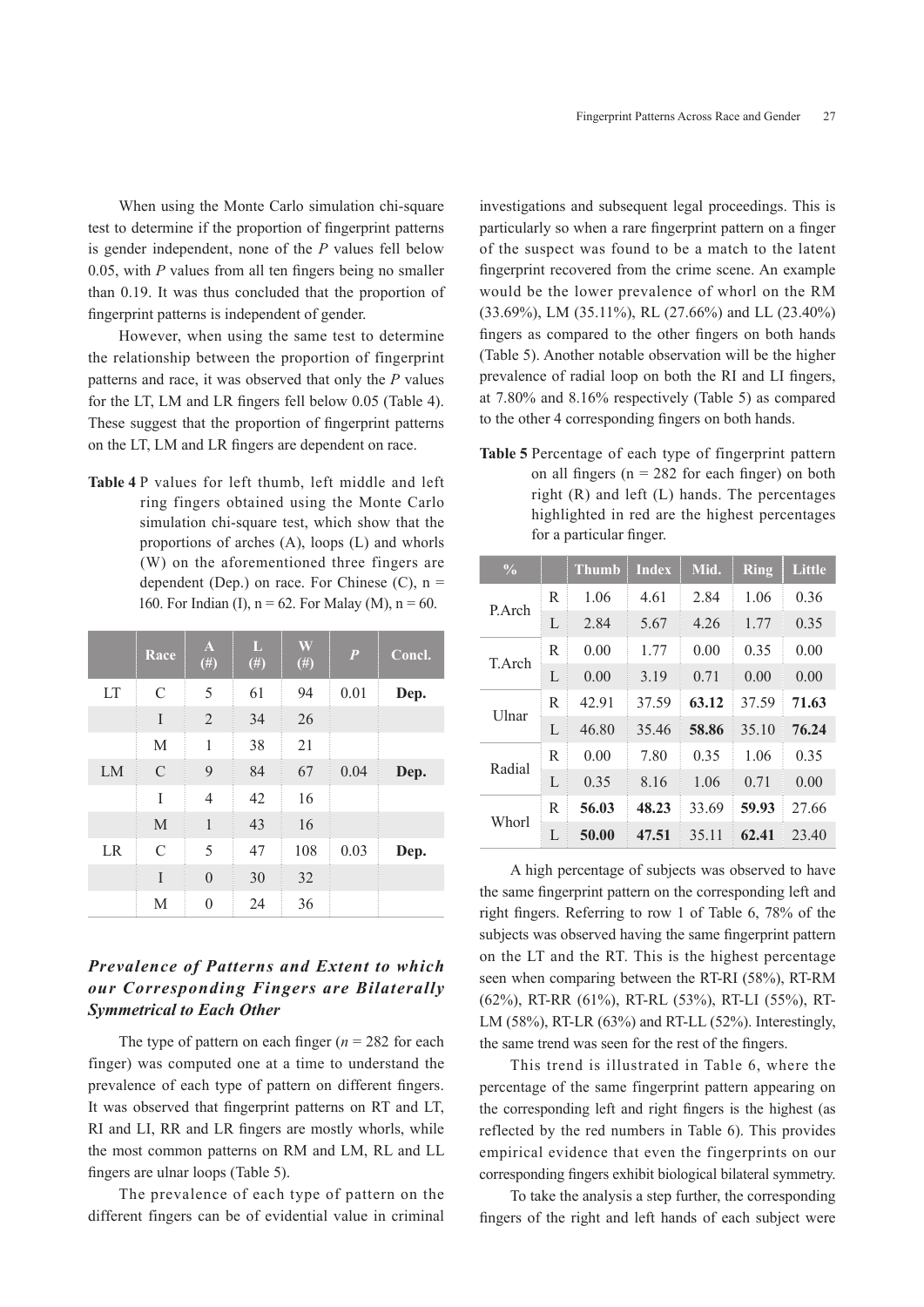paired up to form five pairs. The number of pairs which share the same fingerprint pattern (match pairs) was then recorded for each subject; the total number of match pairs for a single individual can range from zero to five. It was observed that all 282 subjects had at least one match pair, regardless of race or gender; with the highest percentage of subjects having four match pairs (Table 7). To determine if the number of match pairs is independent of race or gender, Monte Carlo simulation chi-square tests at 5% significance level (100,000 iterations) were carried out.

**Table 6** Whole number percentage of match pair (having the same fingerprint pattern) for the 45 possible pairs ( $n = 282$  for each pair).

| $\frac{0}{0}$ | R <sub>1</sub> |    |    | RM RR RL LT |    | $\mathbf{L}$ | $LM$ LR |    | LL |
|---------------|----------------|----|----|-------------|----|--------------|---------|----|----|
| <b>RT</b>     | 58             | 62 | 61 | 53          | 78 | 55           | 58      | 63 | 52 |
| <sub>RI</sub> |                | 53 | 61 | 53          | 56 | 66           | 59      | 61 | 52 |
| <b>RM</b>     |                |    | 65 | 71          | 60 | 59           | 78      | 63 | 73 |
| <b>RR</b>     |                |    |    | 64          | 58 | 57           | 65      | 81 | 59 |
| RL            |                |    |    |             | 53 | 49           | 68      | 60 | 86 |
| <b>LT</b>     |                |    |    |             |    | 55           | 60      | 62 | 56 |
| LI            |                |    |    |             |    |              | 61      | 60 | 50 |
| LM            |                |    |    |             |    |              |         | 64 | 70 |
| LR            |                |    |    |             |    |              |         |    | 58 |

To determine if the number of match pairs is race independent, a  $P$  value of 0.25 ( $> 0.05$ ) was obtained. It was thus concluded that the number of match pairs is independent of an individual's race. Similarly, when using the test to determine if the number of match pairs is gender independent, the  $P$  value obtained was 0.90 ( $>$ 0.05), suggesting that the number of match pairs is also independent of one's gender.

Observations made from Table 7 further support the point that fingerprints on our corresponding fingers exhibit bilateral symmetry. It was observed that approximately two-thirds of the subjects have at least four match pairs; with the highest percentage of subjects (36.52%) having four match pairs and the second highest percentage of subjects (31.21%) having five match pairs (Table 7).

**Table 7** Percentage of individuals with 1, 2, 3, 4 and 5 match pairs. The percentages highlighted in red are the highest percentages for each distribution. For overall distribution,  $n = 282$ . For Chinese, n  $= 160$ . For Indian,  $n = 62$ . For Malay,  $n = 60$ . For female,  $n = 142$ . For male,  $n = 140$ .

|               | No. of match pairs per person |                |       |                         |       |  |  |  |  |
|---------------|-------------------------------|----------------|-------|-------------------------|-------|--|--|--|--|
| $\frac{0}{0}$ | П                             | $\overline{2}$ | 3     | $\overline{\mathbf{4}}$ | 5     |  |  |  |  |
| Overall       | 1.77                          | 7.80           | 22.70 | 36.52                   | 31.21 |  |  |  |  |
| Chinese       | 2.50                          | 6.25           | 21.25 | 38.12                   | 31.87 |  |  |  |  |
| Indian        | 0.00                          | 8.06           | 33.87 | 33.87                   | 24.19 |  |  |  |  |
| Malay         | 1.67                          | 11.67          | 15.00 | 35.00                   | 36.67 |  |  |  |  |
| Female        | 1.41                          | 9.16           | 23.24 | 35.21                   | 30.99 |  |  |  |  |
| Male          | 2.14                          | 6.43           | 22 14 | 37.86                   | 31.43 |  |  |  |  |

#### *Uniqueness of our Fingerprint Sequences*

A fingerprint pattern sequence is a specific order of patterns starting from the right thumb to the left little finger. Fig. 5 shows three subjects with two different fingerprint pattern sequences: Subject 1 has a unique sequence which is not shared by either Subject 2 or 3, while Subjects 2 and 3 share the same sequence.

| Subj. RT RI RM RR RL LT LI LM LR LL |  |                            |  |  |  |  |
|-------------------------------------|--|----------------------------|--|--|--|--|
| $\#1$ W L L W L W W W W W W         |  |                            |  |  |  |  |
|                                     |  | $#2$ W W L W L W W W W W W |  |  |  |  |
|                                     |  | $#3$ WWLWLWWWWWW           |  |  |  |  |

**Fig. 5** Example of the fingerprint pattern sequences of three subjects (Subj.). The fingerprint pattern sequences start from the right thumb (RT) and end on the left little finger (LL). Subjects 2 and 3 share the same fingerprint pattern sequence, which differs from the fingerprint pattern sequence of Subject 1. The differences in the 2 fingerprint pattern sequences are highlighted in red.

Based on our data, there were a total of 171 fingerprint sequences out of the 282 subjects. It was observed that there were 128 unique fingerprint pattern sequences, with each of the 128 sequences having only one subject amongst the 282 subjects with that particular sequence. However, other fingerprint pattern sequences had more than one subject sharing the same sequence. Based on the overall distribution, the most common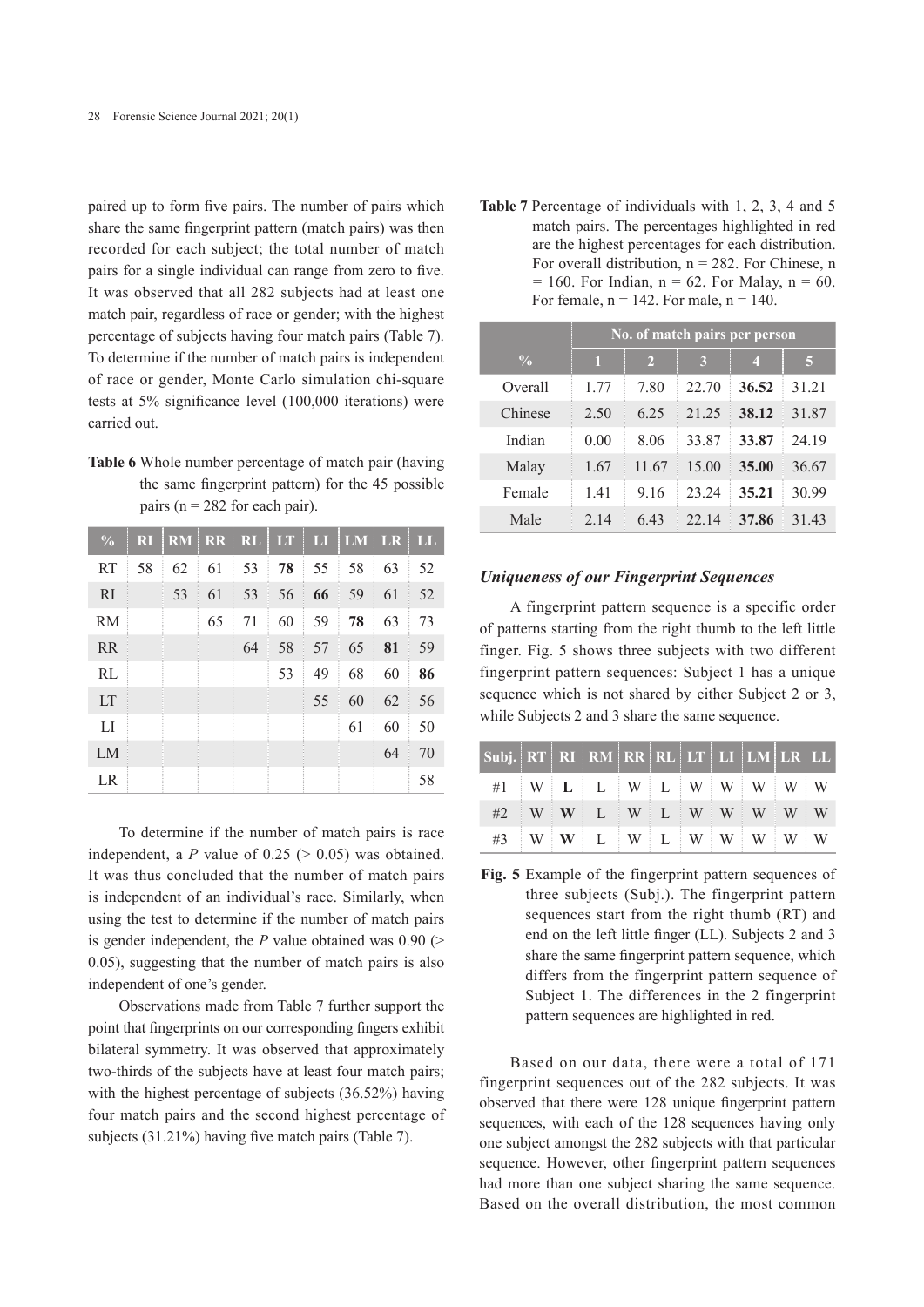sequence, shared by 24 subjects, was the sequence with whorls on all thumbs and fingers. The second most common sequence, shared by 17 subjects, was the sequence with ulnar loops on all thumbs and fingers. The results are summarized in Table 8.

**Table 8** Overall distribution of 171 (60.64%) fingerprint pattern sequences (seq.) among 282 subjects.

|                                        | No. of people with the specific seq. |                                                                                 |  |  |  |  |  |  |  |
|----------------------------------------|--------------------------------------|---------------------------------------------------------------------------------|--|--|--|--|--|--|--|
|                                        |                                      | $\begin{array}{ c c c c c c }\n\hline\n2&3&4&5&10&17&24 \\ \hline\n\end{array}$ |  |  |  |  |  |  |  |
| No. of seq.   128   27   6   4   3   1 |                                      |                                                                                 |  |  |  |  |  |  |  |

Further analysis of our data by race and gender led to three main conclusions:

- (1) *The most common and second most common sequences remain the same as in the overall distribution, regardless of gender.* For females, 11 subjects shared the most common sequence (whorls on all thumbs and fingers), and 10 subjects shared the second most common sequence (ulnar loops on all thumbs and fingers). In total, there were 104 (73.24%) fingerprint sequences out of the 142 female subjects. For males, 13 subjects shared the most common sequence, and 7 subjects shared the second most common sequence. In total, there were 98 (70%) fingerprint sequences out of the 140 male subjects.
- (2) *The most common and second most common sequences for the Chinese is the same as in the overall distribution.* For the Chinese, 17 subjects shared the most common sequence (whorls on all thumbs and fingers), and 8 subjects shared the second most common sequence (ulnar loops on all thumbs and fingers). In total, there were 109 (68.13%) fingerprint sequences out of the 160 Chinese subjects.
- (3) *For the Indians and Malays, the most common and second most common sequences are different from the overall distribution.* For the Indians, the most common sequence was one with ulnar loops on all thumbs and fingers; shared by 4 subjects. The second most common sequence for Indians was one with whorls on all thumbs and fingers, shared by 3 subjects. In total, there were 53 (85.48%) fingerprint sequences out of the 62 Indian subjects. Similar to the Indians, the most common sequence for the

Malays was the sequence with ulnar loops on all thumbs and fingers, shared by 5 subjects. There were 2 second most common sequences for Malays, shared by 4 subjects each. Both sequences consist of whorls and ulnar loops, and are shown in Fig.6 below. In total, there were 46 (76.67%) fingerprint sequences out of the 60 Malay subjects.

| <b>RT</b>                  |  |  |  |  | † LL |
|----------------------------|--|--|--|--|------|
| WWWWWWWWWWWWW              |  |  |  |  |      |
| UL UL UL W UL UL W UL W UL |  |  |  |  |      |

**Fig. 6** The 2 fingerprint sequences that are tied for the second most common fingerprint sequence for the Malays.

## **Conclusion**

Our study has found that, among the subjects, only the percentage of plain arch on their left thumbs is similar to the international figure of 4%. Our results have also confirmed that the proportion of fingerprint patterns on all thumbs and fingers are independent of an individual's gender. Surprisingly, it was found that the proportion of fingerprint patterns on the left thumb, left middle and left ring fingers are dependent on one's race.

Based on our study's results, it was also found that the most common fingerprint pattern on our thumbs, index and ring fingers are whorls, while the most common fingerprint pattern on our middle and little fingers are ulnar loops. Additionally, out of the 45 possible pairs of fingers for each of the 282 subjects, it was observed that the highest percentages of match pair (having the same fingerprint pattern) are the corresponding fingers of our two hands. Looking at the right hand only, the highest percentage of match pair is RM-RL (70.57%) while the lowest percentage of match pair is RI-RL (52.48%). Likewise, taking a closer look at the left hand only, the highest percentage of match pair is LM-LL (69.15%) while the lowest percentage of match pair is LI-LL (49.65%). When the corresponding thumbs and fingers of both hands were paired up to obtain 5 pairs, it was found that majority of subjects have 4 match pairs.

Lastly, the most common fingerprint pattern sequence observed was the sequence with whorls on all thumbs and fingers. This sequence remains the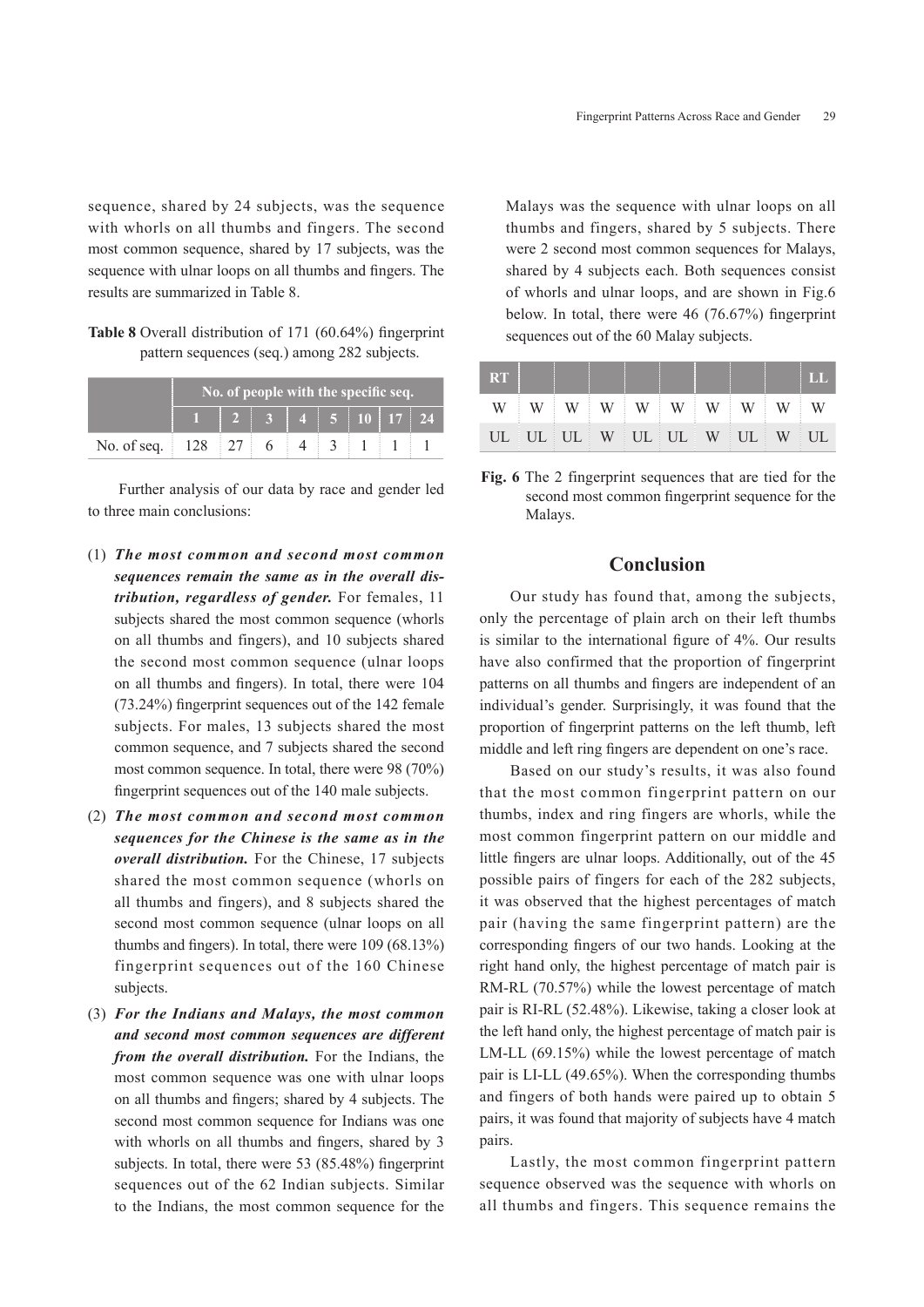most common for females, males and the Chinese. For the Indians and Malays, however, the most common fingerprint pattern sequence was the sequence with ulnar loops on all thumbs and fingers.

# **Acknowledgements**

We are grateful for the expertise and help rendered by the two fingerprint experts, namely Ms. Lee Mei Fun (Officer-in-Charge of the Fingerprint Examination Team in the Forensics Management Division of the Singapore Police Force) and Assistant Superintendent of Police Mohd Yazid Bin Abdullah (Senior Fingerprint Specialist).

We are also thankful to Mandi See Suet Ning and Ng Wei Bo, Research Assistants of the National University of Singapore Forensic Science Laboratory for their help in the editorial work of the paper. In addition, we would like to express our gratitude to Jariah Bte Abdul Nassar from NUS Department of Statistics & Applied Probability for her help in the statistical analysis of the data in this study.

This research did not receive any specific grant from funding agencies in the public, commercial, or not-forprofit sectors.

# **References**

- 1. Yoon S, Jain A-K. Longitudinal study of fingerprint recognition. Proceedings of the National Academy of Sciences of the United States of America 2015; 112(28): 8555-8560.
- 2. Holder E-H, Robinson L-O, Laub J-H. The Fingerprint Sourcebook. Washington: U.S. Department of Justice, Office of Justice Programs, National Institute of Justice 2011: 72.
- 3. Han Y, Ryu C, Moon J, Kim H, Choi H. A Study on Evaluating the Uniqueness of Fingerprints Using Statistical Analysis. In: Park C., Chee S. (eds) Information Security and Cryptology – ICISC 2004. Lecture Notes in Computer Science 2005; 3506: 467-477.
- 4. Patwari P, Lee R-T. Mechanical Control of Tissue Morphogenesis. Circulation Research 2008; 103(3): 234-243.
- 5. Anthonioz A, Egli N, Champod C, Neumann C, Puch-Solis R, Bromage-Griffiths A. Level 3

details and their role in fingerprint identification: A survey among practitioners. Journal of Forensic Identification 2008; 58: 562-589.

- 6. Kellman P-J, Mnookin J-L, Erlikhman G, Garrigan P, Ghose T, Mettler E, et al. Forensic Comparison and Matching of Fingerprints: Using Quantitative Image Measures for Estimating Error Rates through Understanding and Predicting Difficulty. PLoS ONE 2014; 9(5): e94617.
- 7. Nanakorn S, Kutanan W, Chusilp K. An Exploration of Fingerprint Patterns and Their Concordance Among Thai Adolescents. Chiang Mai Journal of Science 2013; 40: 332-343.
- 8. Gan S-H, Ismail N-A, Rahman Z-A-A, Anan A. Distribution of fingerprint patterns among young adults and siblings in Malaysia. The International Journal of Medicine and Sciences 2018; 3: 11-17.
- 9. Cummins, H. Racial Differences in Finger-Prints. Journal of Criminal Law and Criminology 1935; 25(5): 829.
- 10. Fournier N-A, Ross A-H. Sex, Ancestral, and pattern type variation of fingerprint minutiae: A forensic perspective on anthropological dermatoglyphics. American Journal of Physical Anthropology 2015; 160(4): 625-632.
- 11. Department of Statistics Singapore. Population Trends 2020. Available at: https://www.singstat. gov.sg/-/media/files/publications/population/ population2020.pdf [Accessed 1 November. 2020]
- 12. Triplett M, Cooney L. The etiology of ACE-V and its proper use: An exploration of the relationship between ACE-V and the scientific method of hypothesis testing. Journal of Forensic Identification 2006; 56(3): 345.
- 13. Classification of fingerprints, Henry System and probability. (n.d.); at p.54. Available at: http:// mthsforensics.pbworks.com/f/Classification+of+Fin gerprints%2C+Henry+System%2C+and+Probabili ty.pdf [Accessed 22 Sep. 2020].
- 14. Statistics Solutions. Using Chi-Square Statistic in Research - Statistics Solutions (n.d.). Available at: http://www.statisticssolutions.com/using-chi-squarestatistic-in-research/ [Accessed 22 Sep. 2020].
- 15. Astrostatistics.psu.edu. R: Pearson's Chi-squared Test for Count Data (n.d.). Available at: http:// astrostatistics.psu.edu/su07/R/html/stats/html/chisq.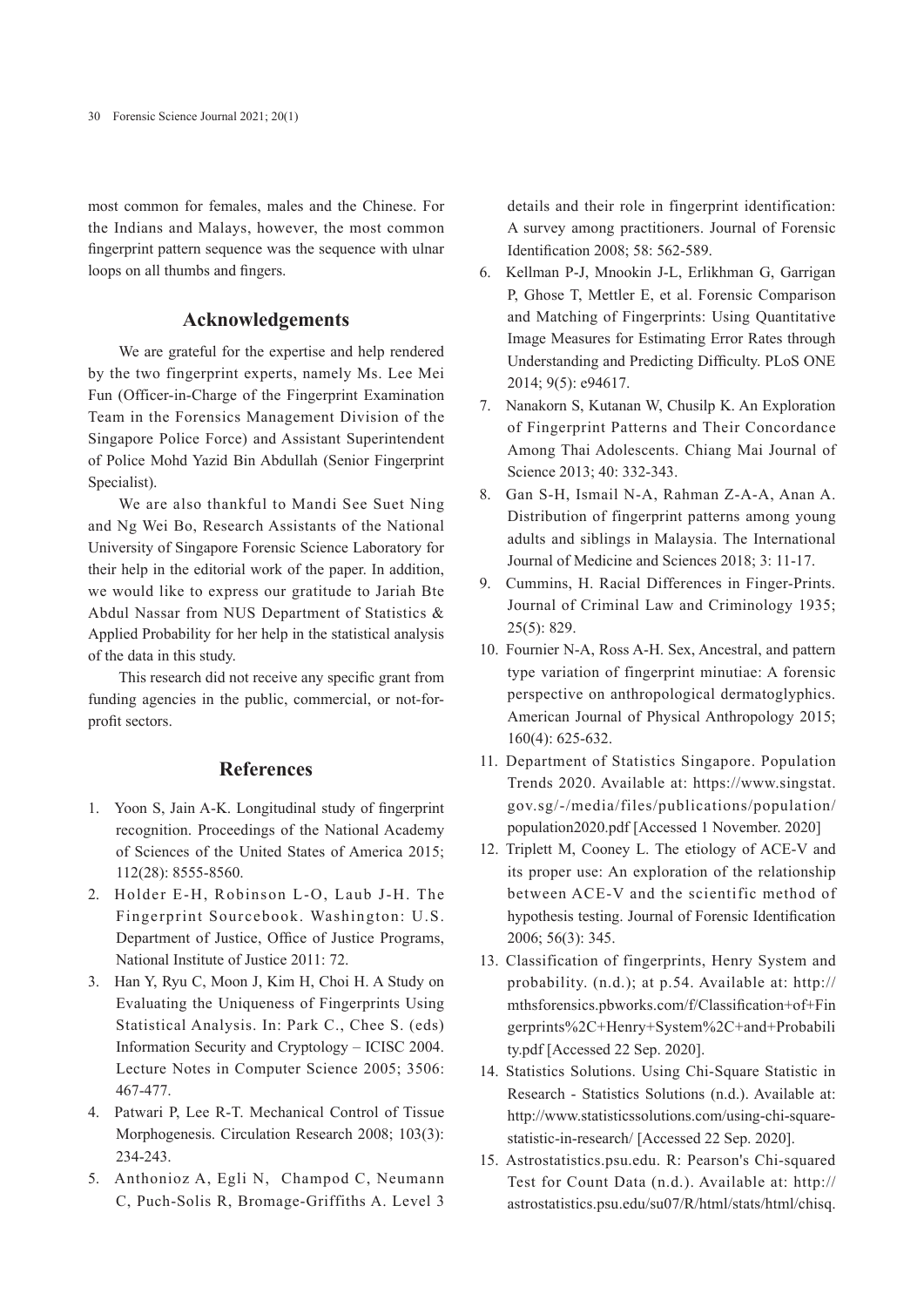test.html [Accessed 22 Sep. 2020].

- 16. Hope A-C-A. A simplified Monte Carlo significance test procedure. J. Roy, Statist. Soc. B 1968; 30: 582- 598.
- 17. Bansal H-D, Badiye A-D, Kapoor N-S. Distribution of Fingerprint Patterns in an Indian Population. Malaysian Journal of Forensic Sciences 2014; 5(2):18-21.
- 18. Champod C, Lennard C-J, Margot P, Stoilovic M. Fingerprints and other ridge skin impressions. Boca Raton, FL 2004: CRC Press.
- 19. Wang L, Alexander C-A. Fingerprint Patterns and the Analysis of Gender Differences in the Patterns Based on the U Test. International Transaction of Electrical and Computer Engineers System 2014; 2(3): 88-92.
- 20. Rignell A, Sjoqvist K-E. A Swedish method of fingerprint classification. Hereditas 1983; 98(1):115-25.
- 21. Sudikshya KC, Maharjan N, Adhikari N, Shrestha P. Qualitative Analysis of Primary Fingerprint Pattern in Different Blood Group and Gender in Nepalese. Anatomy Research International 2018; 3-4.
- 22. Fournier N-A, Ross A-H. Sex, Ancestral and Pattern Type Variation of Fingerprint Minutiae: A Forensic Perspective on Anthropological Dermatoglyphics. American Journal of Physical Anthropology 2016; 625-632.
- 23. Lin L, Li H, Zhang H-G, Xia Y-M, Jin L. Physical constitution and genetic relationship of Shanghai suburbia. Acta Anthropologica Sinica 21 2002; 293- 305.
- 24. Chen Y-F, Zhang H, Lai C-H, Lu Z, Wang Z. A dermatoglyphic study of the Kavalan aboriginal population of Taiwan. Science in China Series C: Life Sciences 2007; 50(1): 135-139.
- 25. de Jongh A, Lubach A-R, Lie Kwie S-L, Alberink I. Measuring the Rarity of Fingerprint Patterns in the Dutch Population Using an Extended Classification Set. Journal of Forensic Sciences 2019; 64(1): 108- 119.
- 26. Gibbs A-L, Su F-E. On Choosing and Bounding Probability Metrics. International Statistical Review 2002; 70(3): 419-435.
- 27. Murtagh F, Legendre P. Ward's hierarchical agglomerative clustering method: which algorithms implement Ward's criterion? Journal of Classification, 2014; 31: 274-295.
- 28. R Core Team. R: A language and environment for statistical computing. R Foundation for Statistical Computing, Vienna, Austria 2017. Available at: http://www.R-project.org/. [Accessed 14 July 2020]
- 29. Department of Statistics Singapore. Singapore census of population 2010 statistical release 1: Demographic characteristics, education, language and religion. Available at: http://www.singstat.gov. sg/publications/publications-and-papers/cop2010/ cop2010-sr1 [Accessed 10 July 2020]
- 30. Tan T-T-W. Introduction to Chinese culture, dialect groups and their trades. In T. T. W. Tan (Ed.), Chinese dialect groups: Traits and trades 1990; Singapore Opinion Books: 9.
- 31. Davidson J-W. The Island of Formosa, Past and Present. London and New York 1903: Macmillan.